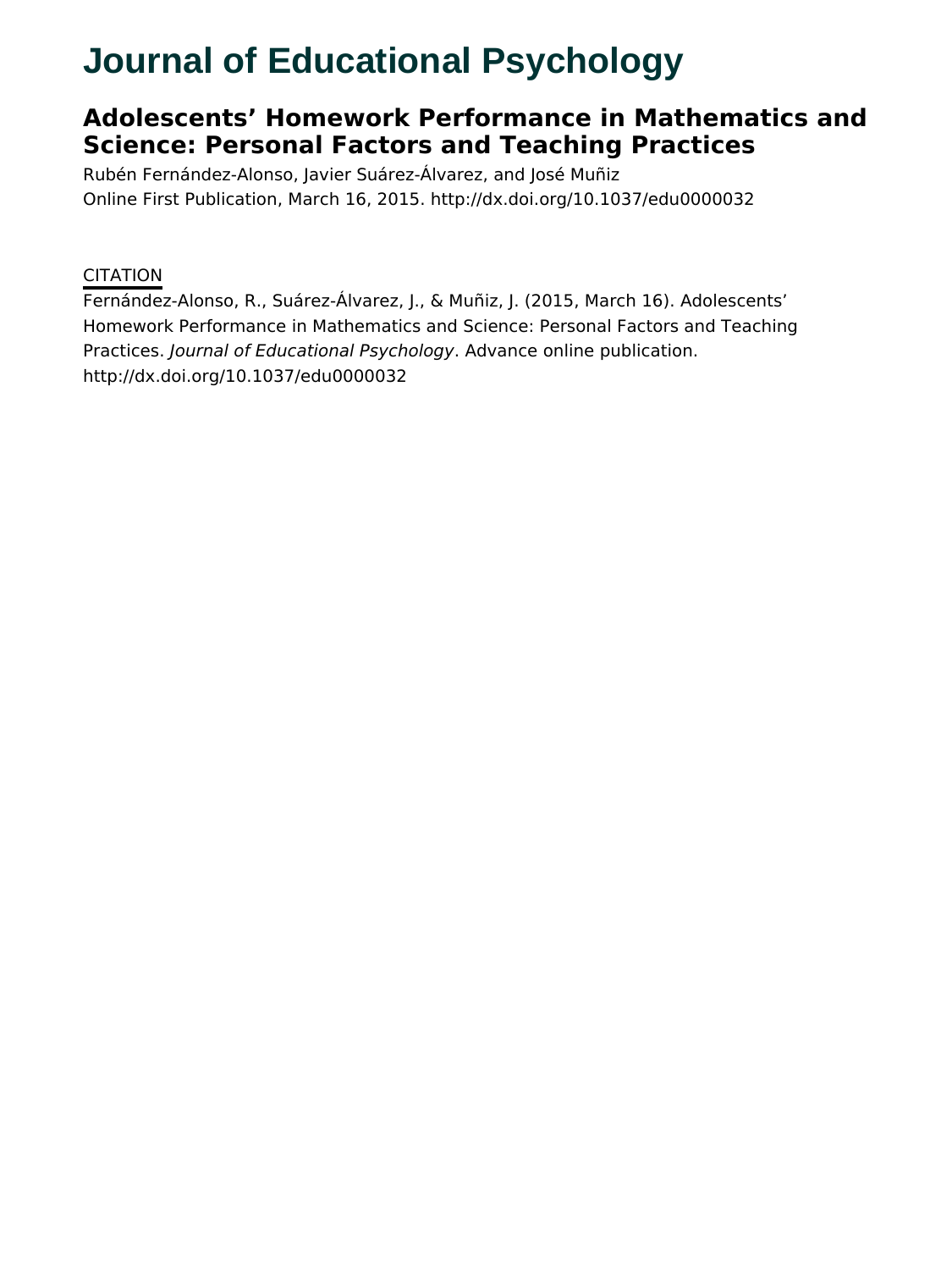## Adolescents' Homework Performance in Mathematics and Science: Personal Factors and Teaching Practices

Rubén Fernández-Alonso Government of the Principality of Asturias, Oviedo, Asturias, Spain, and University of Oviedo

Javier Suárez-Álvarez University of Oviedo

José Muñiz

University of Oviedo and Biomedical Research Network in Mental Health (CIBERSAM), Madrid, Spain

Classical educational research provides empirical evidence of the positive effect of doing homework on academic results. Nonetheless, when this effect is analyzed in detail there are inconsistent, and in some cases, contradictory results. The central aim of this study was to systematically investigate the effect of homework on performance of students in mathematics and science using multilevel models. The original sample consisted of 7,725 Spanish adolescents with a mean age of 13.78  $(\pm 0.82)$  of which 7,451 were evaluated after purging the sample of the students who did little to no homework. A 2-level hierarchicallinear analysis was performed, student and class, with 4 individual adjustment variables: gender, socioeconomic and cultural level, year repetition, and school grades, which were used to reflect previous student achievement. The individual level examined time spent, effort made, and the way homework was done. The class level considered frequency of assignment and quantity of homework. Prior knowledge, estimated using school grades, is shown to be the most important predictor of achievement in the study. Its effect is greater than the combined effect of all the other variables studied. Once background factors are controlled, the homework variables with most impact on the test are student autonomy and frequency of homework assignment by teachers. Autonomy when doing homework was shown to be the most important individual-level variable in both mathematics and science, and not effort and or time spent doing homework. The optimum duration of homework was found to be 1 hr a day.

*Keywords:* homework, mathematics, science, academic performance, multilevel models

The characteristics and effects of homework have been widely studied, both from a general perspective (Blazer, 2009), and specific areas such as the relationship between homework and academic performance (Cooper, 1989a; Cooper, Robinson, & Patall, 2006; Cooper & Valentine, 2001; Cooper, Steenbergen-Hu, & Dent, 2012; Goldstein, 1960; Paschal, Weinstein, & Walberg, 1984; Trautwein & Köller, 2003), family involvement (Hoover-Dempsey, Battiato, Walker, Reed, DeJong, & Jones, 2001; Patall,

Cooper, & Robinson, 2008; Pomerantz, Moorman, & Litwack, 2007), the role of teachers (Epstein & van Voorhis, 2001), students' perceptions (Warton, 2001), and the way the students manage and do their homework (Xu, 2013). Research about the relationship between homework and academic performance has evolved from positivist and experimentalist positions (Goldstein, 1960) toward more integrated, comprehensive approaches (Cooper, 1989a; Cooper et al., 2006; Paschal et al., 1984). The general conclusion of this research is that there is a positive relationship between homework and academic performance but recent work has led to a profound change in this general conclusion. Trautwein and Köller (2003) severely criticized large parts of the previous research on this topic and laid the foundations for a new generation of studies, signaling the need to use more sophisticated statistical models to allow a more rigorous analysis of the variables involved. With this new focus, the most commonly used models have been two-level hierarchical-linear models, generally student and class, although other designs are possible. These multilevel models have been used to predict academic performance (De Jong, Westerhof, & Creemers, 2000; Dettmers, Trautwein, & Lüdtke, 2009; Núñez, Vallejo, Rosario, Tuero, & Valle, 2014; Trautwein, Köller, Schmitz, & Baumert, 2002; Tymms & Fitz-Gibbon, 1992), the time spent on homework (Trautwein, 2007), the effort made (Trautwein, Niggli, Schnyder, & Lüdtke, 2009; Trautwein, Schnyder, Niggli, Neumann, & Lüdtke, 2009), self-regulation (Xu, 2010a),

Rubén Fernández-Alonso, Department of Education, Principality of Asturias Government, Oviedo, Asturias, Spain, and Department of Education Sciences, University of Oviedo; Javier Suárez-Álvarez, Department of Psychology, University of Oviedo; José Muñiz, Department of Psychology, University of Oviedo, and Biomedical Research Network in Mental Health (CIBERSAM), Madrid, Spain.

This research was funded by the Ministerio de Economía y Competitividad del Gobierno de España. References: PSI2011-28638, BES2012- 053488. We would like to express our utmost gratitude to the Government of the Principality of Asturias (Spain), without whose collaboration this research would not have been possible. Finally, we would like to express our sincerest gratitude to the reviewers; their contributions have helped to improve considerably the final manuscript.

Correspondence concerning this article should be addressed to Javier Suárez-Álvarez, Department of Psychology, University of Oviedo, 33003 Oviedo, Spain. E-mail: suarezajavier@uniovi.es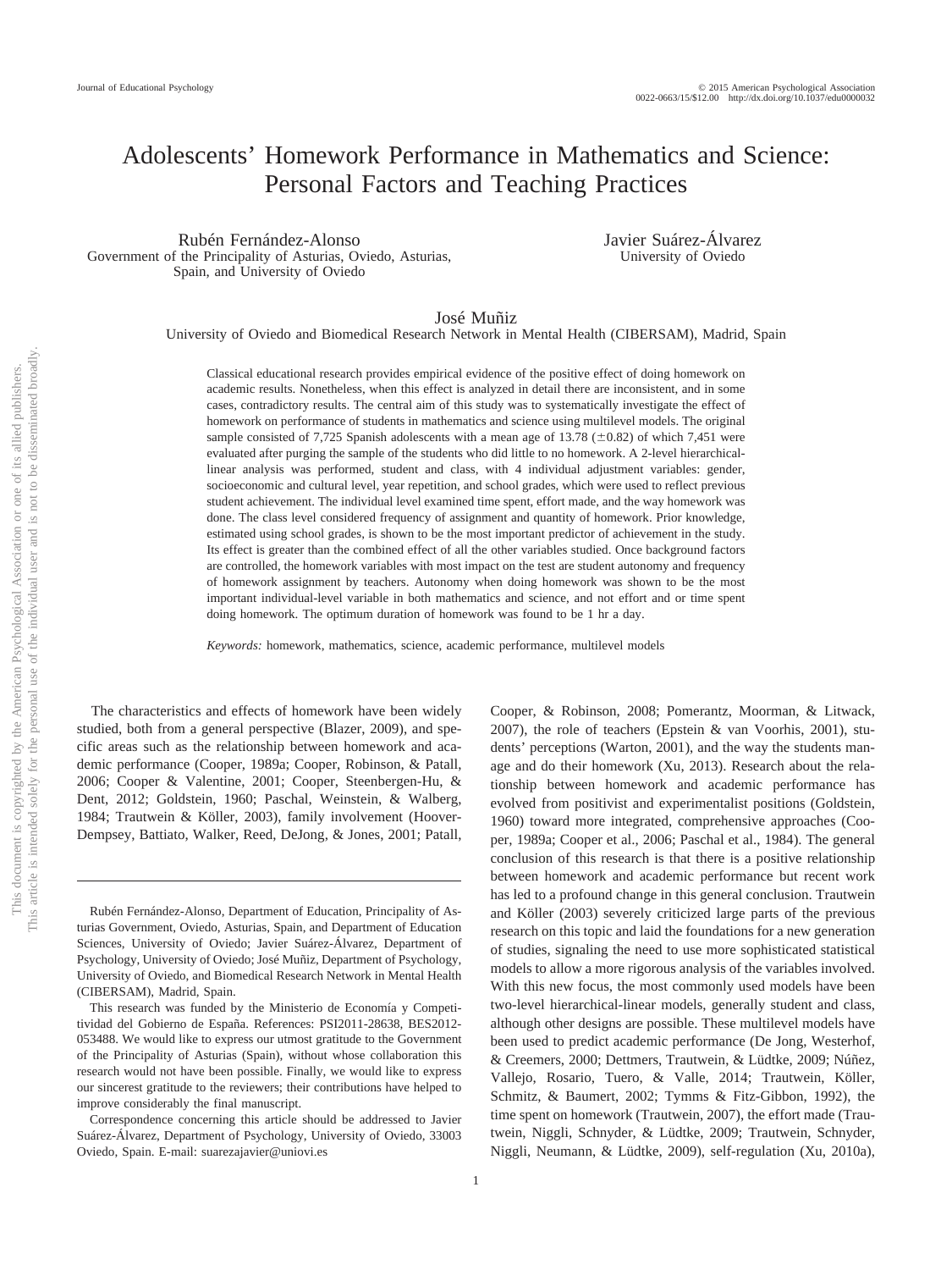interest in the assignments (Xu, 2008, 2011), motivation (Dettmers, Trautwein, Lüdtke, Kunter, & Baumert, 2010; Trautwein, Lüdtke, Schnyder, & Niggli, 2006), reasons for completing homework (Xu, 2010b), emotions felt (Dettmers, Trautwein, Lüdtke, Goetz, Pekrun, & Frenzel, 2011), behavioral strategies used (Lubbers, Van Der Werf, Kuyper, & Hendriks, 2010), and the attitude toward subjects (Farrow, Tymms, & Henderson, 1999). Threelevel hierarchical models have also been used, although less frequently, with fundamental designs such as student, school and system (OECD, 2013), student, class, and school (Murillo & Martínez-Garrido, 2013), and other three-level combinations (Pattal, Cooper, & Wynn, 2010; Trautwein & Lüdtke, 2007, 2009).

In the first multilevel study centered on the relationship between homework and academic performance Tymms and Fitz-Gibbon (1992) found differing results depending on the analysis level. In general the data indicate that, at an individual level, time spent has little effect on academic performance (De Jong et al., 2000), and in some cases there was even a negative correlation, so that the more time spent on homework, the worse the academic performance (Trautwein, 2007; Trautwein, Schnyder et al., 2009). Nevertheless, these three studies found a statistically significant, positive relationship at the class level, that is, the students in classes that are assigned more homework tend to have better academic results. De Jong et al. (2000) note the possibility that students with lower levels of previous knowledge need more time to complete their assignments, which leads to the negative correlation. Trautwein (2007) and Trautwein and Ludtke (2007) empirically confirmed this hypothesis, and found that the students that were more able, who knew more, and who had higher expectations of success tended to spend less time on their homework. On the other hand, it seems clear that the relationship between time spent doing homework and academic results is not linear (Blazer, 2009; Cooper & Valentine, 2001; Daw, 2012; Gobierno del Principado de Asturias, 2013; Gobierno Vasco, 2012; Ministerio de Educación, Cultura y Deporte, 2003).

Frequency of homework, in the same way as time spent on it, presents two hallmark characteristics of a multilevel situation. The meaning it has depends on the measurement level; at an individual level it indicates the student's work habits, and taken as a class average it is an estimator of the frequency that the teacher assigns homework (Trautwein & Köller, 2003). In addition, it demonstrates differential effects depending on the level of analysis. With data aggregated by class, Farrow et al. (1999) found that frequency had a small positive effect on performance in mathematics and science, but at the student level the effect was negligible. In any case, the data point to the fact that the teacher regularly assigning homework matters more than the quantity. Trautwein (2007) and Trautwein et al. (2002) not only reported a positive association between the frequency of homework assignments and performance in mathematics, they also indicated that when the frequency is considered, the amount of the homework is no longer significant. However, frequency and time are not the only variables that affect academic performance. Dettmers et al. (2010, 2011) and Trautwein and Lüdtke (2007) indicate that effort is a better predictor of results in mathematics than either frequency or time spent. In fact effort has a central role in the theoretical model proposed by the Max Planck Institute (Trautwein et al., 2006). The relationship between effort and academic results generated a series of work aimed at studying the factors that predict effort. Curiously time does not appear to be among them, and as Trautwein (2007) indicated, the correlation between time spent on homework and effort is low and

negative. It seems that effort is more related to motivation and personality traits (Trautwein et al., 2006), the role of the teacher (Patall et al., 2010; Xu, 2011), and previous performance (Xu, 2008).

Another key variable related to homework is the ability to work autonomously, that is, without parental involvement. De Jong et al. (2000) demonstrate that, after controlling adjustment variables, the effect of family help on results in mathematics is no longer statistically significant. In addition, family help does not seem to be associated with either effort (Trautwein & Lüdtke, 2007) or expectations of success, (Trautwein & Lüdtke, 2009) nor with interest in or enthusiasm for doing homework (Xu, 2008). Xu (2010a) found that students who needed less help, that is, those who were more autonomous when doing homework, achieved better results, whereas Trautwein and Lüdtke (2007) observed that students who receive more help also spend more time and, as already noted, get worse results. Taken together, this data seems to indicate that students who need more help and therefore, are less autonomous when doing homework, tend to demonstrate more difficulties with learning, motivation and concentration, and fewer self-regulating strategies. Other studies, not using multilevel approaches, also confirm the relationship between autonomy in homework and academic achievement (Cooper, Lindsay, & Nye, 2000).

The field of the study of homework is a crossroads where psychological research and the study of school effectiveness and educational improvement meet. Thanks to this combination we know that maximizing the homework-result relationship requires a mix of certain individual (personal) characteristics and certain teaching practices. Psychology gives unified models that combine input from neurobiology with research on cognitive factors and personality involved in learning, highlighting the importance of prior knowledge as the principal predictive variable of future achievement (Shell, Brooks, Trainin, Wilson, Kauffman, & Herr, 2010). Failure to consider prior knowledge in research into homework could undermine any conclusions made (De Jong et al., 2000). At the same time, research into personality factors and student attitudes has underscored the influence of motivation and effort, autonomy and regulation of behavior, and expectations about homework and the role of conscientiousness when it comes to optimizing the homework-result relationship (Lubbers et al., 2010; Trautwein et al., 2006; Trautwein & Ludtke, 2009; Xu, 2008; Zimmerman, 2001; Zimmerman & Kitsantas, 2005). Research on school effectiveness has also been concerned with the effect of teaching practices related to assignment, frequency, and other characteristics of homework. Scheerens, Witziers, and Steen (2013) used a concept of curriculum quality that includes three variables: opportunity to learn, effective learning time, and homework. Although in their meta-analysis the estimated mean effect size of homework is moderate (0.073), the value placed on homework in teaching practices is notable. As Dettmers et al. (2010) noted, homework works only so far as the teacher assigns work of sufficient quality.

Within this context the general aim of our work was to systematically study the effect of doing homework on academic results in mathematics and science subjects in adolescents. Multilevel models were used with two levels: students and classes. The student level examined time spent on homework, effort made and how it was done while the class level evaluated the frequency and quantity of homework set. In addition the effects of four background variables were controlled: gender, socioeconomic and cultural level, and two measures of previous academic performance (school grades and repetition of school year). The use of the latest generation hierarchical-linear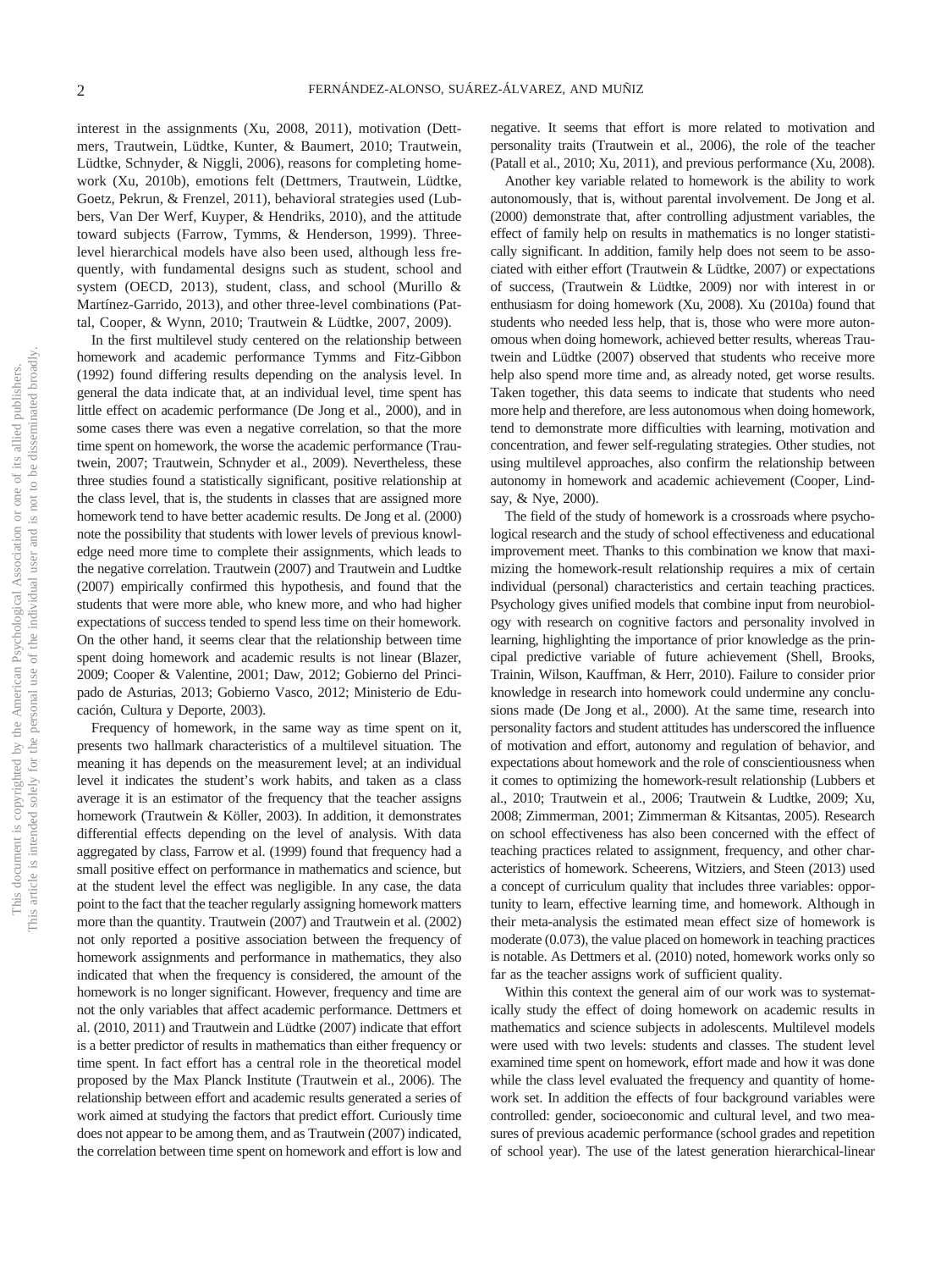models will allow a much more precise, rigorous analysis of the complex relationships between homework and academic performance (Vallejo Seco, Ato García, Fernández García, & Livacic Rojas, 2013). This is the first study on homework carried out on a large sample of Spanish adolescents that combines the application of multilevel models and the psychometric advantages of Item Response Theory models. Homework is a significant part of the day to day lives of millions of students, parents, and teachers all over the world. Providing new data on homework in a southern European population gives added confirmatory value, bearing in mind the current debate in psychology and education on the need for accumulative and replicable science (Koole & Lakens, 2012; Nosek & Lakens, 2014). We hope, therefore, that our work can contribute to a crosscultural consolidation of current research into homework.

#### **Method**

#### **Participants**

The sample was made up of 7,725 students in the second year of obligatory secondary education in the Principality of Asturias, a region in the north of Spain. The mean age was 13.78 with a *SD* of 0.82. Girls made up 47.2% of the sample; 90.6% were Spanish nationals; and 72.9% were in the standard school year for their age whereas 27.1% were 1 or 2 years behind in relation to their age. The students were from 353 classes belonging to 148 schools. Technically this is the population as the evaluation was carried out on all of the registered students at the level studied in this geographical region in the academic year 2010 –2011.

#### **Procedure**

The tests were performed within the official annual Principality of Asturias educational system evaluation program. Test management within each school was provided by the school authorities. The questionnaires and tests were given by active teachers in accordance with the *Instructions for the development of diagnostic evaluation*, set by the Department of Education of the Principality of Asturias Government. Each student completed a mathematics and science test with 24 items for each subject, as well as a questionnaire for homework evaluation.

#### **Instruments**

**Questionnaire for homework evaluation.** The total daily time dedicated to homework was calculated from two multiple choice items on the questionnaire. The first asked about the frequency that homework was done, the options were (a) never, (b) 2 or 3 days per week, (c) almost every day, and (d) every day. The second item asked about the total time spent on homework considering all subjects, the options were (a) less than 30 min, (b) between 30 and 60 min, (c) between 60 and 120 min, and (d) more than 120 min. For the second level analysis, the means of these variables for each class were calculated as estimators of the frequency of homework assignment by teachers and the amount of homework, respectively.

Effort was measured using three items (*I make an effort to get good marks*, *I finish my homework even if they are difficult or they take me a long time*, and *I am careful to keep my notebooks and work neat and tidy*) where  $1 =$  *means never or almost never* and  $4 =$  *always or*  *almost always*. Analysis of the principal components showed that these items conform to an essentially unidimensional scale (the first factor accounts for almost 64% of the common variance). In addition, the Cronbach's  $\alpha$  coefficient ( $\alpha = .71$ ) seems appropriate considering that the scale is only composed of three items.

The way homework was done was evaluated using the question "How do you do your school assignments?" The options were (a) without help, (b) I occasionally need help, (c) I often need help, and (d) I always need help. A binary variable was constructed from this item where 1 signifies doing homework without help or occasional help and 0 signifies those who need frequent or constant help.

**Tests of academic performance: Mathematics and science.** Academic performance was measured using a test that evaluated mathematics and science, the detailed description of the content may be found in Gobierno del Principado de Asturias (2012). An item bank was created that was purified through a pilot study and following the protocol established by Fernández-Alonso (2005). Finally, 192 items were selected (96 mathematic and 96 science). There were three item formats used: multiple choice, short open-ended answer, and essay. The item pool was distributed in eight test booklets in accordance with the matrix design given in Fernández-Alonso and Muñiz (2011). Each student was presented with a test booklet containing 48 items (24 mathematics and 24 sciences) that they completed in two sessions of 50 min each with a break in between.

Given that the group of items was constructed to measure two competences (mathematics and science), the item pool was adjusted to a two-dimensional item response model. It was assumed that each item saturated in one and only one of the dimensions, for which a two-dimensional model among items was chosen (multidimensional between-item tests). The fitting of the bank was conducted with the ConQuest 2.0 program (Wu, Adams, Wilson, & Haldane, 2007). For the initial calibration of items, 2,000 subjects were selected from the total sample. This ensured that each item was responded to by 500 subjects. Once the adjustment of the items to the model was checked, the parameters of these were estimated. These parameters were used as initial values to calculate the score of the subjects on each competence in function of the response to the items. Finally, the marks were transformed to a scale with a mean of 500 and a *SD* of 100. The difficulty indexes of the tests comprise the entire possible rank of scores, both easy items and difficult items, although most of them (around 40%) were concentrated on the middle range of the distribution of difficulty. The mean Cronbach's  $\alpha$  coefficient of the eight booklets was 0.85 (with a minimum of 0.82 and a maximum of 0.88).

**Adjustment variables.** Four adjustment variables were included. Two variables were used to look at sociological background: *gender* and *Socioeconomic and Cultural Index (ISEC*) of the participants. To ensure the quality of the ISEC, teachers were asked to report on the educational attainment and professions of the students' families. This information was reduced, using an analysis of principal components, to an index *N(0,1*) following the procedure described in Peña-Suárez, Fernández-Alonso, and Muñiz (2009). The remaining variables were used as measures of prior knowledge. School history was estimated using the variable *Repetition of school year*, a binary variable where 0 meant being in the school year corresponding to age and 1 signified those who were repeating a year. Finally, the *prior knowledge* variable was measured using the school grades of the students in mathematics and science. The school grades are presented in the following measurement scale (based on the Spanish grade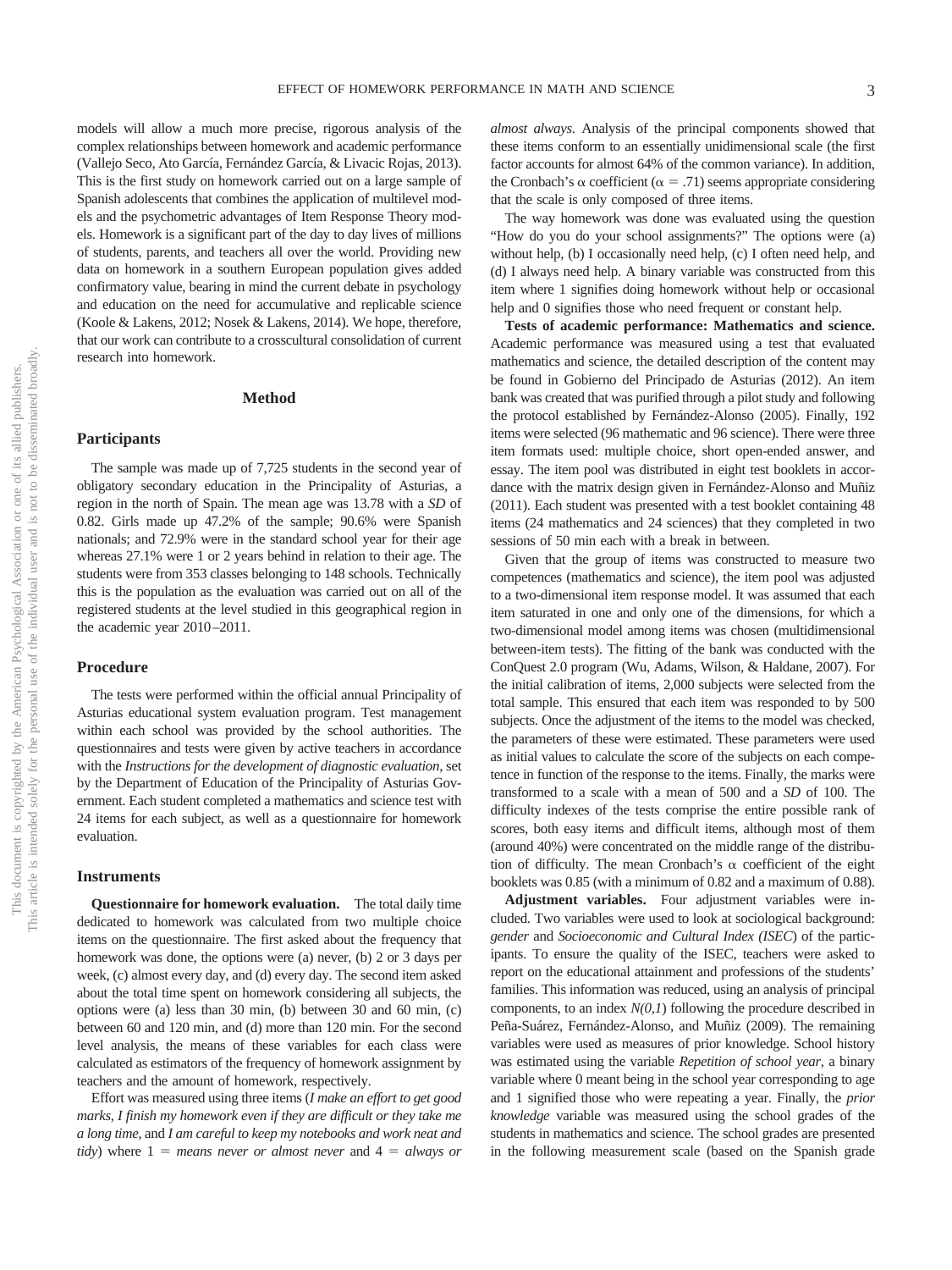system): fail (0 points), pass or good (1 point), very good (2 points), and outstanding (3 points).

#### **Data Analyses**

First, to study students' homework behavior, descriptive statistics and Pearson correlations were calculated. Second, a multilevel analysis was performed to study the effect of homework on academic performance. With the aim of improving the representation of students who actually do the assigned homework, the 2.4% of students who never do homework were removed from the analysis (see Figure 1). For this reason, the multilevel analyses looked at 7,451 students rather than the 7,725 originally evaluated. A sequence of five hierarchical-linear models was constructed by subject (mathematics and science). These are models of random two-level coefficients: student and class (Raudenbush & Bryk, 2002). Each new model increases in complexity given that new explanatory variables are added while keeping those in the previous model. The modeling strategy used HLM 6.03 software (Raudenbush, Bryk, Cheong, & Congdon, 2004). HLM does not give standardized regression coefficients, therefore the data presented in this study are presented in two ways: the original scale *N(500, 100)* and the normalized scale *N(0, 1)*. The former is used in the graphics and shows the predictions of results at the true scale. The normalized data are presented in the tables and is interpreted as a standardized coefficient of ordinary regression analysis. The range of missing values in the variables varied between 5% and 12%. To impute missing values, two methods were used depending on the type of missing data presented: when a case was incomplete the data point was replaced by the mean of the person, whereas for completely missing data we used a procedure of multiple imputation with auxiliary variables in the SPSS program (IBM Corp, 2011). Fernández-Alonso, Suárez-Álvarez, and Muñiz (2012) found that use of this combination is especially recommended when data loss is greater, and its loss mechanism is more conditioned.

#### **Results**

#### **Completion of Homework by the Students**

Figure 1 shows the frequency distribution of the items describing the completion of homework by the students. As can be seen, the students spend, on average, between 1 and 2 hr doing homework from all subjects.

The total amount of homework assigned by teachers is a little over 70 min a day (see Table 1). According to Murillo and



*Figure 1.* Completion of homework by students.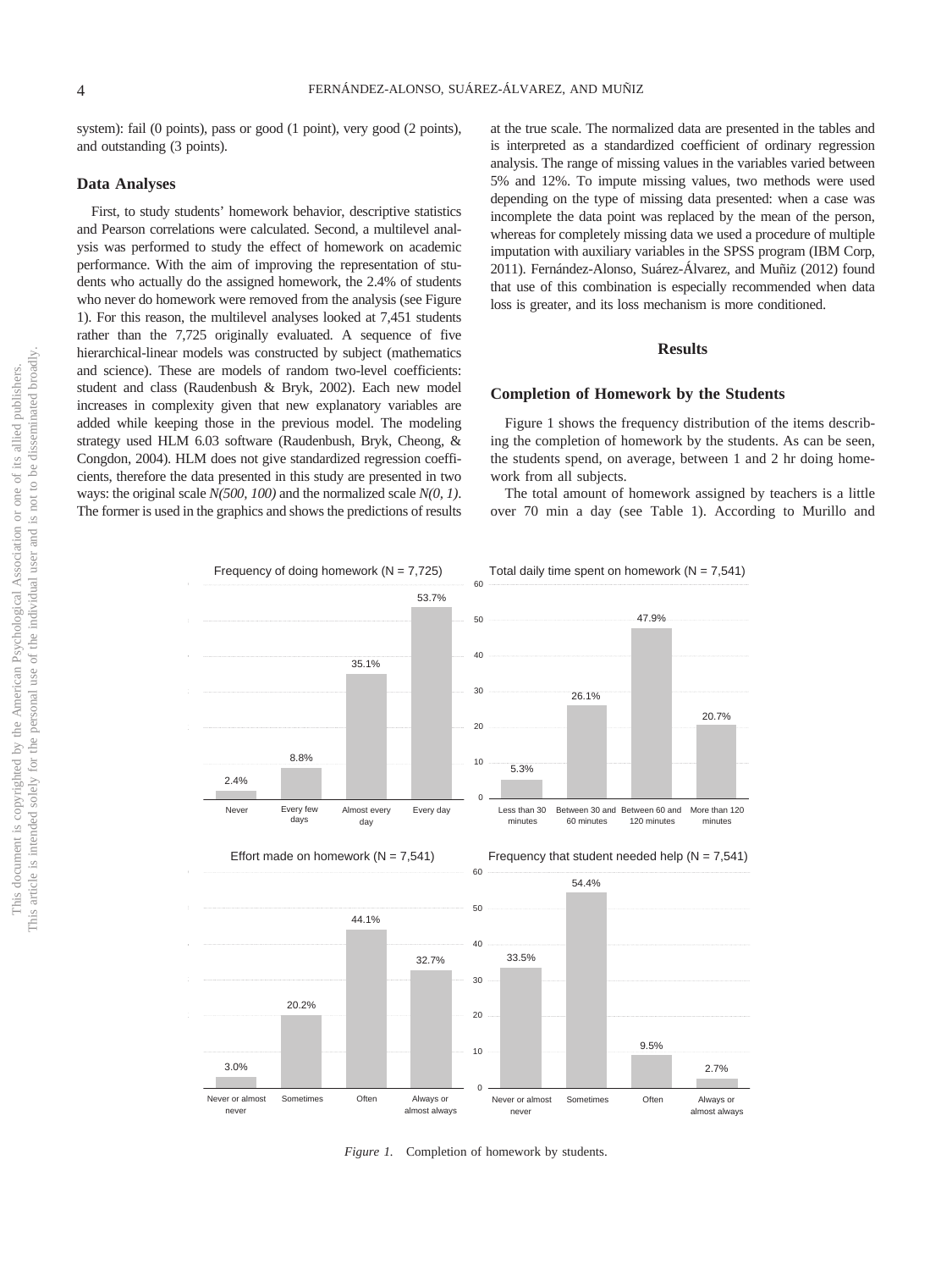Table 1 *Descriptive Statistics and Pearson Correlations of the Variables*

|                                              | M     | SD    |        | 2      | 3      | 4      | 5      | 6      |     | 8   | 9   | 10  | -11 |
|----------------------------------------------|-------|-------|--------|--------|--------|--------|--------|--------|-----|-----|-----|-----|-----|
| 1. Homework time (total daily minutes)       | 73.24 | 39.09 |        |        |        |        |        |        |     |     |     |     |     |
| 2. Effort                                    | 2.08  | 0.71  | .51    |        |        |        |        |        |     |     |     |     |     |
| 3. How homework is done $(1 = without help)$ | 0.88  | 0.33  | $-.05$ | .08    |        |        |        |        |     |     |     |     |     |
| 4. Sex $(1 = girl)$                          | 0.48  | 0.50  | .15    | .19    | .00    |        |        |        |     |     |     |     |     |
| 5. Socioeconomic and cultural index (SEC)    | 12.41 | 3.51  | .14    | .19    | .06    | $-.02$ |        |        |     |     |     |     |     |
| 6. Repeater $(1 = \text{ves})$               | 0.26  | 0.44  | $-.28$ | $-.36$ | $-.11$ | $-.07$ | $-.34$ |        |     |     |     |     |     |
| 7. Prior knowledge in mathematics            | 1.36  | 0.88  | .21    | .38    | .17    | .03    | .32    | $-.46$ |     |     |     |     |     |
| 8. Prior knowledge in science                | 1.59  | 0.92  | .28    | .46    | .17    | .06    | .38    | $-.55$ | .70 |     |     |     |     |
| 9. Score in mathematics                      | 501.7 | 99.9  | .13    | .26    | .18    | $-.03$ | .35    | $-.39$ | .57 | .55 |     |     |     |
| 10. Score in science                         | 501.3 | 99.9  | .07    | .18    | .16    | $-.11$ | .32    | $-.32$ | .47 | .50 | .66 |     |     |
| 11. Frequency of homework assignment (class) | 2.39  | 0.27  | .23    | .21    | .02    | .04    | .17    | $-.19$ | .15 | .20 | .20 | .17 |     |
| 12. Homework time (class)                    | 72.48 | 13.46 | .32    | .21    | $-.02$ | .05    | .18    | $-.18$ | .11 | .17 | .18 | .14 | .76 |

Martinez-Garrido (2013) in Spanish-speaking countries, including Spain, homework assignments are usually paper and pencil tasks such as complementary lectures (81.5% of teachers assign this kind of homework often or very often), problems to solve (66.3% of teachers assign often or very often), write an essay or research (53.1% often or very often), and small research or experiments (44%). According to this data, the teachers show a certain uniformity in the practice of assigning homework meaning that the difference in the time taken to do homework variable is more about the student's level (i.e., 94.6% of the variance is because of the difference in student commitment and only 6.4% is because of differing homework practices on the part of the teachers). This latter value is slightly lower than the international mean in PISA 2003 (7.6%) and slightly higher than the Spanish estimate (5.4%) in that same study (Dettmers et al., 2009).

#### Table 2 *Hierarchical-Linear Models to Predict Mathematics Performance*

#### **Multilevel Models to Predict Academic Performance**

Tables 2 and 3 show the results of the hierarchical-linear models. The null model, without independent variables, indicates that 82% of the variance of results in mathematics and 87.1% of results in science are found in Level 1 (students), while the variance between classes is 18% in mathematics and 12.9% in science. Model 1 includes the variables time spent, frequency of assignment, and amount of homework. In the first place, it confirms that both the time-result relationship and the amount-result relationship are curvilinear. In both cases the effect of the quadratic element is statistically significant (95% confidence interval [CI]) albeit negative. In other words, there is an optimal amount of, and time to spend on, homework and once that threshold is passed, the time spent and the amount of

|                                        | Null model:<br>Without predictors<br>B(SE) | Model 1: Time,<br>quantity, and frequency<br>B(SE) | autonomy<br>B(SE) | Model 2: Effort and Model 3: Adjustment Model 4: Prior<br>variables<br>B(SE) | knowledge<br>B(SE) |
|----------------------------------------|--------------------------------------------|----------------------------------------------------|-------------------|------------------------------------------------------------------------------|--------------------|
| Level 1                                |                                            |                                                    |                   |                                                                              |                    |
| Total daily minutes                    |                                            | 0.23(0.04)                                         | 0.02(0.04)        | 0.01(0.04)                                                                   | $-0.07(0.04)$      |
| Total daily minutes $\hat{ }$ 2        |                                            | $-0.15(0.04)$                                      | $-0.02(0.04)$     | $-0.01(0.04)$                                                                | 0.03(0.04)         |
| How homework is done $(1 = without)$   |                                            |                                                    |                   |                                                                              |                    |
| help)                                  |                                            |                                                    | 0.16(0.01)        | 0.15(0.01)                                                                   | 0.09(0.01)         |
| Effort                                 |                                            |                                                    | 0.19(0.01)        | 0.18(0.01)                                                                   | 0.04(0.01)         |
| Sex $(1 = girls)$                      |                                            |                                                    |                   | $-0.07(0.01)$                                                                | $-0.06(0.01)$      |
| Socioeconomic and cultural index (SEC) |                                            |                                                    |                   | 0.23(0.01)                                                                   | 0.11(0.01)         |
| Repeater                               |                                            |                                                    |                   |                                                                              | $-0.09(0.01)$      |
| Grades in mathematics                  |                                            |                                                    |                   |                                                                              | 0.43(0.01)         |
| Level 2                                |                                            |                                                    |                   |                                                                              |                    |
| Frequency of homework assignment       |                                            | 0.13(0.03)                                         | 0.11(0.03)        | 0.10(0.03)                                                                   | 0.07(0.03)         |
| Quantity: Average minutes per day per  |                                            |                                                    |                   |                                                                              |                    |
| class                                  |                                            | 0.29(0.14)                                         | 0.30(0.13)        | 0.17(0.12)                                                                   | 0.06(0.11)         |
| Quantity: Average minutes per day per  |                                            |                                                    |                   |                                                                              |                    |
| class $\hat{c}$ 2                      |                                            | $-0.25(0.12)$                                      | $-0.24(0.12)$     | $-0.15(0.10)$                                                                | $-0.03(0.10)$      |
| Variance                               |                                            |                                                    |                   |                                                                              |                    |
| Between classes                        | 0.180                                      | 0.136                                              | 0.125             | 0.086                                                                        | 0.079              |
| Within classes                         | 0.820                                      | 0.813                                              | 0.759             | 0.723                                                                        | 0.561              |
| Percentage of explained variance       |                                            |                                                    |                   |                                                                              |                    |
| Between classes                        |                                            | 24.4%                                              | 30.6%             | 55.2%                                                                        | 56.1%              |
| Within classes                         |                                            | 0.9%                                               | 7.4%              | 11.8%                                                                        | 31.6%              |
| Total                                  |                                            | 5.1%                                               | 11.6%             | 19.1%                                                                        | 36.0%              |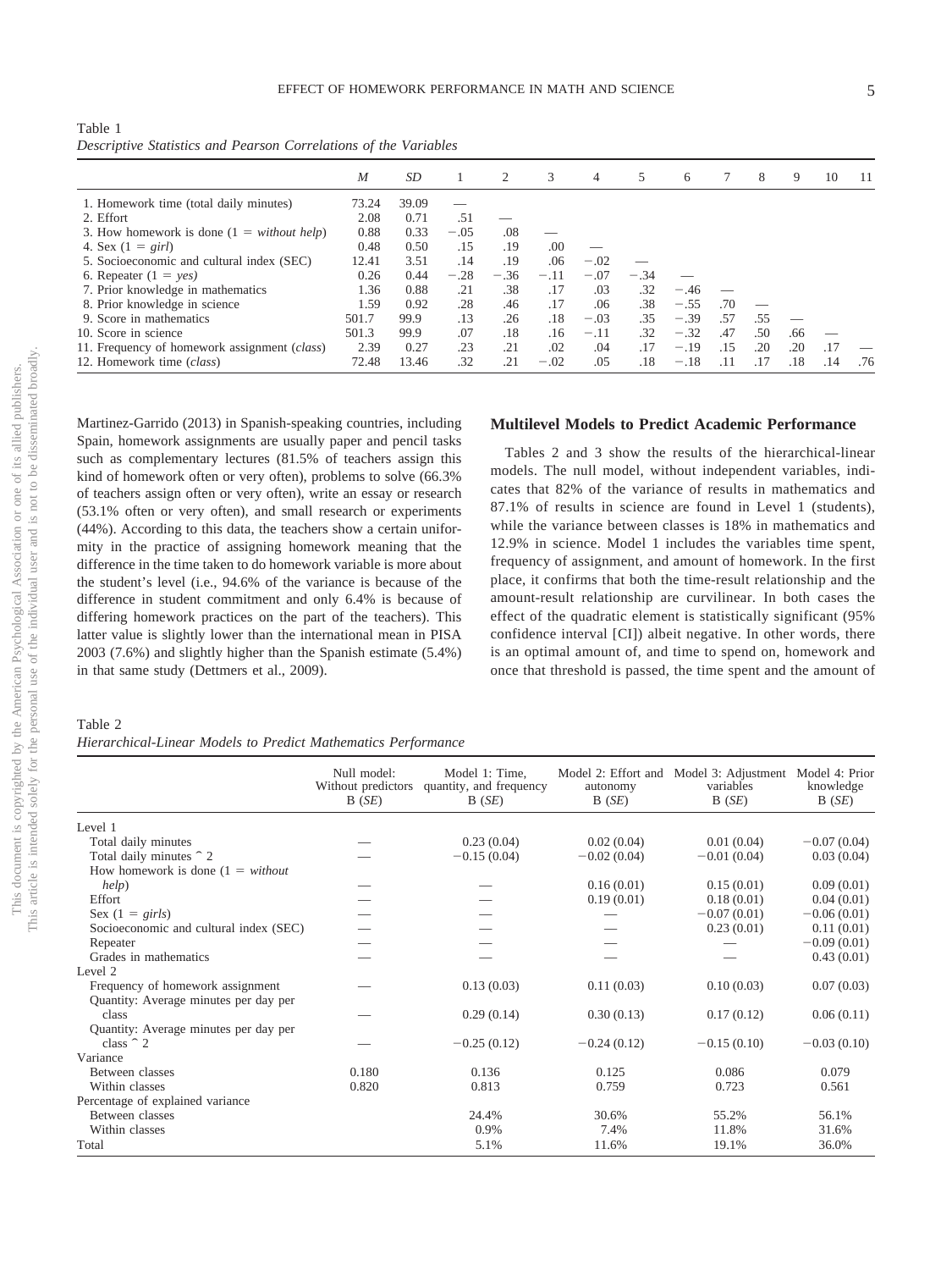| Table 3                                                   |  |  |
|-----------------------------------------------------------|--|--|
| Hierarchical-Linear Models to Predict Science Performance |  |  |

|                                                 | Null model:<br>B(SE) | Model 1: Time,<br>Without predictors quantity, and frequency<br>B(SE) | and autonomy<br>B(SE) | Model 2: Effort Model 3: Adjustment Model 4: Prior<br>variables<br>B(SE) | knowledge<br>B(SE) |
|-------------------------------------------------|----------------------|-----------------------------------------------------------------------|-----------------------|--------------------------------------------------------------------------|--------------------|
| Level 1                                         |                      |                                                                       |                       |                                                                          |                    |
| Total daily minutes                             |                      | 0.17(0.04)                                                            | 0.02(0.04)            | 0.01(0.04)                                                               | $-0.09(0.04)$      |
| Total daily minutes $\hat{ }$ 2                 |                      | $-0.14(0.04)$                                                         | $-0.04(0.04)$         | $-0.04(0.04)$                                                            | 0.02(0.04)         |
| How homework is done $(I = without help)$       |                      |                                                                       | 0.15(0.01)            | 0.13(0.01)                                                               | 0.08(0.01)         |
| Effort                                          |                      |                                                                       | 0.14(0.01)            | 0.13(0.01)                                                               | $-0.01(0.01)$      |
| Sex $(1 = girls)$                               |                      |                                                                       |                       | $-0.13(0.01)$                                                            | $-0.12(0.01)$      |
| Socioeconomic and cultural index (SEC)          |                      |                                                                       |                       | 0.24(0.01)                                                               | 0.12(0.01)         |
| Repeater                                        |                      |                                                                       |                       |                                                                          | $-0.04(0.01)$      |
| Grades in science                               |                      |                                                                       |                       |                                                                          | 0.42(0.01)         |
| Level 2                                         |                      |                                                                       |                       |                                                                          |                    |
| Frequency of homework assignment                |                      | 0.13(0.03)                                                            | 0.11(0.03)            | 0.10(0.03)                                                               | 0.06(0.02)         |
| Quantity: Average minutes per day per class     |                      | 0.21(0.11)                                                            | 0.21(0.11)            | 0.07(0.10)                                                               | 0.03(0.08)         |
| Quantity: Average minutes per day per class ^ 2 |                      | $-0.18(0.10)$                                                         | $-0.17(0.10)$         | $-0.06(0.08)$                                                            | 0.01(0.07)         |
| Variance                                        |                      |                                                                       |                       |                                                                          |                    |
| Between classes                                 | 0.129                | 0.099                                                                 | 0.094                 | 0.064                                                                    | 0.057              |
| Within classes                                  | 0.871                | 0.869                                                                 | 0.832                 | 0.777                                                                    | 0.650              |
| Percentage of explained variance                |                      |                                                                       |                       |                                                                          |                    |
| Between classes                                 |                      | 23.3%                                                                 | 27.1%                 | 50.4%                                                                    | 55.8%              |
| Within classes                                  |                      | 0.2%                                                                  | 4.5%                  | 10.8%                                                                    | 25.4%              |
| Total                                           |                      | 3.2%                                                                  | 7.4%                  | 15.9%                                                                    | 29.3%              |

homework stop being effective and end up being detrimental (see Figure 2).

The top of the curve is between 90 and 100 min per day of homework for all subjects combined and this may be considered the most effective amount of time, as from this point on results begin to decline. However, the most effective is not always the most efficient. For example, for students in classes where the amount of homework is 50 min, results in the middle of the scale (i.e., 504 points in science) are predicted. The gain expected in science for students in classes where the amount of homework is 70 min is around an eighth of a *SD* (517 points) but the gains between 70 and 90 min barely reach 3% of a *SD*. That small gain requires 2 hr more homework per week, which is a large time investment for such small gains. For that reason, assigning more than 70 min homework per day does not seem very efficient, as the expectation of improved results is very low. In the case of mathematics the curve is more pronounced but the interpretation is



*Figure 2.* Prediction of performance as a function of total daily time spent on homework.

similar: around 1 hr a day of homework seems to be sufficient time to achieve satisfactory results.

As can be seen in Tables 2 and 3, the frequency of assignment gives results consistent with Model 1: more frequent homework assignment, better results. In contrast, the amount of homework gives more erratic results. Although in mathematics the effect of homework volume is significant, in the case of science, the value is at the limit of statistical significance ( $p = .063$ ). In short, Model 1 indicates that, keeping the other variables constant, a difference of near 50 points is predicted between those students in classes where the teachers systematically assign homework and those students in classes where homework is assigned occasionally or sporadically. The predictions of Model 1 seem reasonable, although the percentage of variance it explains (especially the variance within the classes) is small. That suggests the existence of other factors related to homework that account for the differences between the classes and the students.

Model 2 explores the role of the two individual variables not related to time: effort and needing help to do homework. This model shows that both effort and autonomy in doing homework have more explanatory power than the variables considered in the previous model. In fact, time spent loses statistical significance whereas the variables related to teaching practice in terms of homework hardly change compared with the previous model. Finally, Model 2 explains twice the total variance that Model 1 does. This explanatory gain is produced in the variance within the centers, which confirms that the effort and the way the homework is done is more important than the time spent, the frequency or the amount of homework. Figure 3 shows the prediction for mathematics according to the need for help with homework, supposing constant effort by students and homework assigned daily by the teacher.

Figure 3 allows two interpretations to be made. First, student autonomy is more effective as it predicts 54 points more than for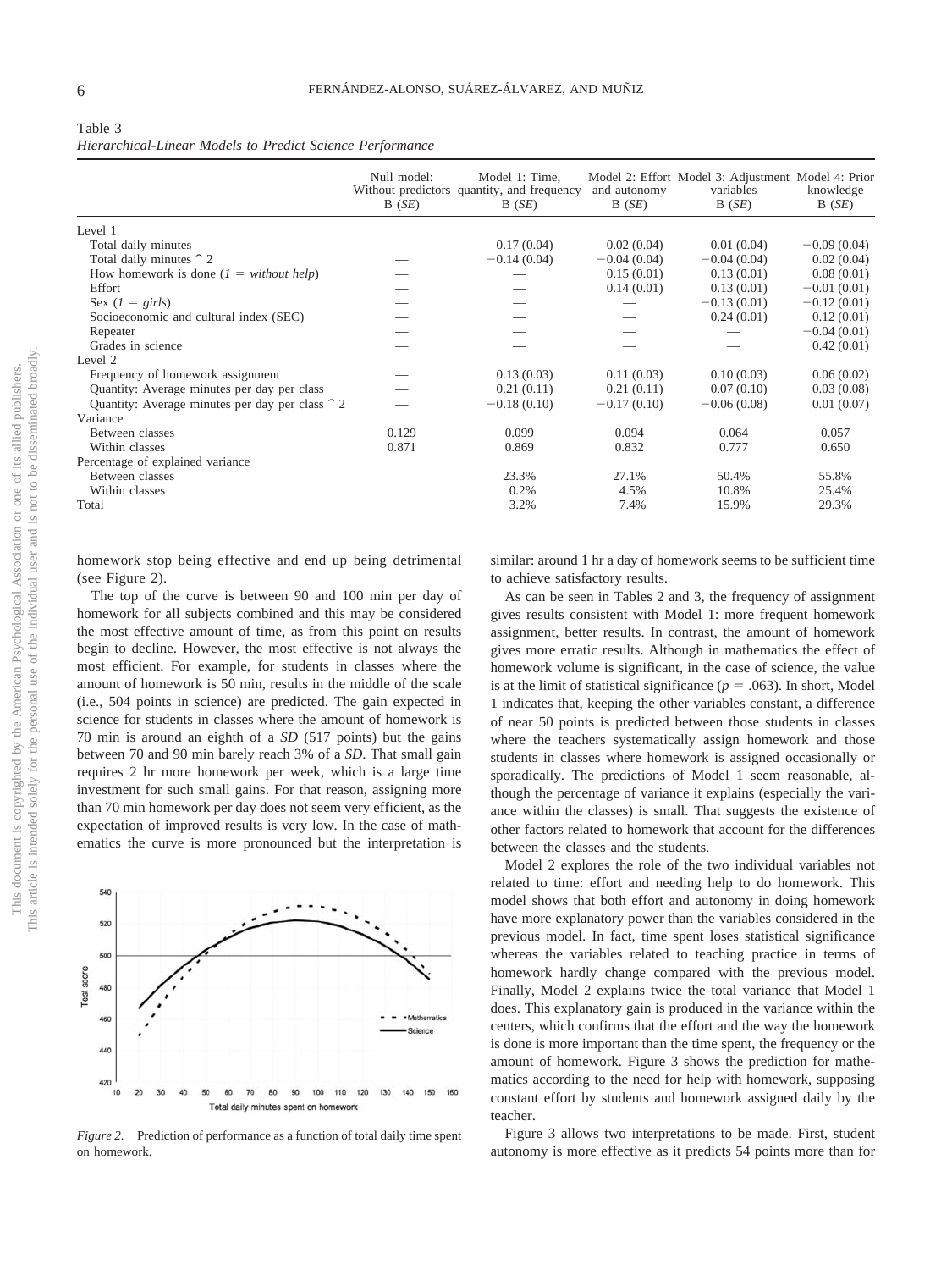

*Figure 3.* Prediction of mathematics performance as a function of quantity, time, and how the homework was done.

those students who need frequent or constant help. In addition, dependent students hardly score more than the average despite showing significant commitment. Second, autonomous students are more effective, especially at higher levels of ability. For example, to score 475 points, a dependent student would need, on average, 30 min per day more than an autonomous student. However, to score 500 points the dependent student would have to spend 41 min more than the autonomous student. In other words, a dependent student who spends 70 min a day on homework would expect results in the 50th percentile whereas an autonomous student who spends the same amount of time would expect to score in the 70th percentile. In science, the curve follows the same pattern as in mathematics, while noting that students who do homework without help are predicted to score 500 points with less than 25 min per day, the difference between student profiles is greater: to score 500 points, a student who needs help with homework spends 50 min more per day than a student who does homework without help.

Model 3 (see Tables 2 and 3) includes the two sociological adjustment variables. SEC is shown to be the variable with the most explanatory power, as the homework variables at an individual level see little variation. At the classroom level, the amount of homework loses its statistical significance definitively, and only the frequency of assignment retains its positive, significant effect (95% CI) in both subjects. It should also be noted that, with the inclusion of sociological adjustment variables, the total percentage of variance explained increases significantly in both mathematics and science, doubling in the latter case.

Finally, including the variables of previous academic achievement in Model 4, the results vary substantially. Prior knowledge, estimated using school grades, is shown to be the most important predictor of achievement in the test. Its effect is greater than the combined effect of all the other variables in the previous models. Furthermore, on the inclusion of variables of previous achievement, the effect of SEC is halved, which serves as a note of caution about the relationship between SEC and school grades. In terms of the homework variables, it should be noted that first, the relationship between results and homework time is, once again, negative, beyond statistical doubt in the case of science, and on the limit of statistical significance in the case of mathematics ( $p = .07$ ). These results may be interpreted in the following way: once background factors are controlled, those students who spend more time are possibly those who have bigger gaps in their learning or problems concentrating. Autonomy, that is, doing homework without parental involvement was shown to be the most important individual level variable, it is, after all, the only variable related to student behavior toward homework that is significant, both in mathematics and in science. The homework effort variable gave an unexpected result: in science it lacks statistical significance and in mathematics its effect is significantly reduced on the inclusion of the previous achievement variables. Finally, at a classroom level, the frequency of homework assignment, while having a reduced effect, retains its significance.

As a whole the results may be interpreted as follows: once the adjustment variables are controlled, the homework variables with most impact on the test are doing homework without help and frequency of homework assignment by teachers. Discounting the adjustment factors and all the homework related variables (including doing homework autonomously) the results of the students who attend classes in which homework is assigned daily are predicted to exceed the forecasted mean for students in classes with less frequently assigned homework by 15% of the *SD*. If the condition of doing homework autonomously is added to that, this difference is increased over a quarter (27%) of the *SD*.

The previous estimations do not take into account that compared with students who need frequent or constant help, students who do homework without parental involvement make more effort and spend less time on homework (a variable that is negatively associated with success). Figure 4 looks at all of these circumstances. It is clear that, once the adjustment variables are controlled, the difference in terms of frequency of homework assignment is close to 20 points, whereas the difference between students who need help with homework and those who do not is around 30 points. Therefore, the combined effect of variables related to student behavior toward homework and teaching practices on school grades may cause differences in the region of 50% of the *SD* in the scale of school results. The results in science are not presented in the chart but the combined effect of these variables is a little more moderate and is about 40% of the *SD*.

#### **Discussion and Conclusions**

The results of the study agree with those found in studies from Germany (Trautwein, 2007; Trautwein et al., 2002), Great Britain (Farrow et al., 1999), The Netherlands (De Jong et al., 2000), Switzerland (Trautwein, Schnyder et al., 2009), and others in Spain (Gobierno de Aragón, 2010; Gobierno Vasco, 2012). The results of the multilevel models have important practical implications. First, Model 1 confirms that the relationship between homework and academic results is not linear, something already raised by Cooper and Valentine (2001) and Daw (2012). The data suggest that spending 60 min per day doing homework is a reasonable and effective time. Furthermore, the results indicate that both the quantity of homework and the frequency of assignment are related to academic results. In any case, the predominance of frequency over quantity of homework is consistent with the data from Trautwein (2007) and Trautwein et al. (2002) and is closer to the standpoint of Farrow et al. (1999), showing that the effect of homework quantity is small. It is worth stressing that the explanatory power of this model is moderate (little more than 6% of the total variance), in line with that noted by De Jong et al. (2000).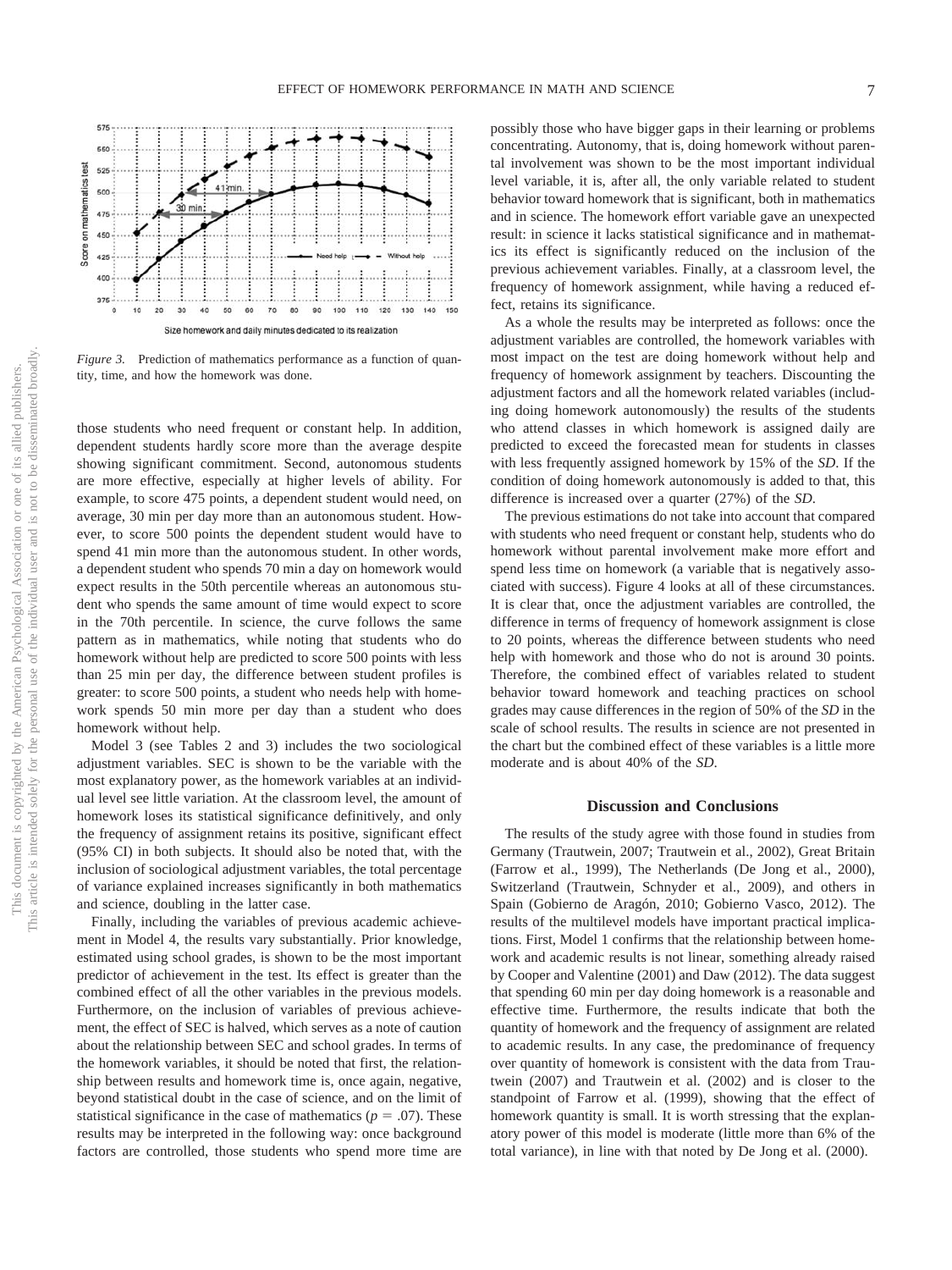

*Figure 4.* Prediction of mathematics performance as a function of frequency of assignment and how the homework was done.

Model 2 looks at the impact of effort and the amount of help needed to do homework. The conclusion is that when it comes to homework how is more important than how much. Once individual effort and autonomous working is considered, the time spent becomes irrelevant. This data is consistent with the central position of effort in predicting academic performance (Dettmers et al., 2010, 2011; Trautwein & Lüdtke, 2007). In addition, autonomy when doing homework may be linked to processes of selfregulation and these have been found to be positively associated with performance (Xu, 2010a). Our multilevel analysis confirms correlations that have been published by some Spanish educational authorities, which indicate that students who need frequent or constant help with homework have worse academic results (Gobierno de Aragón, 2010; Gobierno Vasco, 2012).

This reading, together with Models 3 and 4 confirms that to study the relationship between homework and academic performance, it is necessary to include adjustment variables as they give the models the added value of school effectiveness (Schereens, 1992). The inclusion of adjustment variables in studies of homework is essential for at least two reasons. First, because of their explanatory power, something that is clear when comparing the variance explained by the latter model compared with the previous ones. Second, because our data agree with that of De Jong et al. (2000) and Dettmers et al. (2009), which showed that not considering adjustment variables may undermine the results of the study. Regardless, separating the adjustment variables into two different models (on the one hand, sociological factors, and on the other, previous achievement) allows two interpretations of the data that would have been difficult to see if all of the background variables had been together in one model. First, it can be seen that the inclusion of sociological variables in Model 3 has hardly any impact on the homework variables (with the exception being the definite loss of significance of the amount of homework). However, when previous achievement is included in Model 4 the results

vary significantly, suggesting that behavior toward homework is more closely related to school experience than sociological variables. Second, it should be pointed out that the inclusion of previous achievement reduces the effect of SEC to half its previous value. The data seems to indicate that, within the adjustment variables, a student's school history has a larger effect on behavior toward homework than social origin, and this data is consistent with that found in Suárez-Álvarez, Fernández-Alonso, and Muñiz (2014).

Some conclusions may be drawn in relation to the results from Model 4. From the Level 2 factors, the principal conclusion is that the frequency of homework assignment (but not the amount of homework) has statistical significance both in mathematics and in science. This result is consistent with that described by Farrow et al. (1999) and with the findings of Trautwein (2007) and Trautwein et al. (2002), which showed that when frequency is considered, the effect of the amount of homework loses statistical significance. This data is also compatible with evidence on the potentially positive effects of teachers' homework policies (Buijs & Admiraal, 2013; Dettmers et al., 2010; Epstein & van Voorhis, 2001; Patall et al., 2010).

In terms of Level 1 variables, three conclusions stand out. First, when background factors are considered, the time spent on homework becomes negative, which is in line with the results from Trautwein (2007), Trautwein and Ludtke (2007), and Trautwein, Schnyder et al. (2009). In addition, autonomy, that is, doing homework without parental involvement, is the homework behavior-related variable with the best connection to results. This data compares with conclusions by Xu (2010a), and is consistent with theories that emphasize the role of self-control in the learning process (Zimmerman & Kitsantas, 2005). Finally, it should be noted that once prior knowledge is discounted, the homework effort variable presents a small effect in mathematics and no effect in science. This data contradicts the central position of effort in the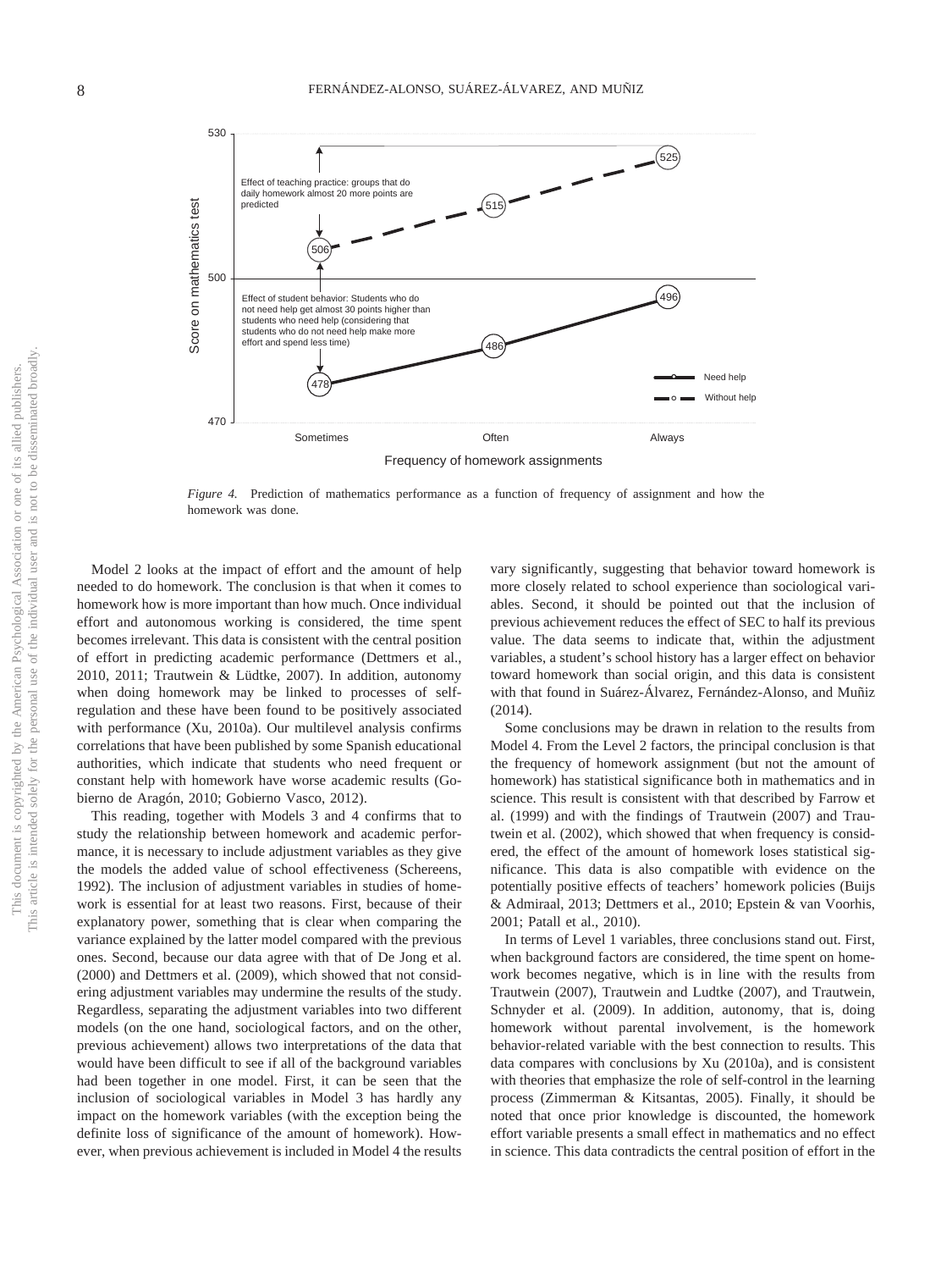model of Trautwein et al. (2006), and the conclusions drawn by Dettmers et al. (2010, 2011). Looking at the correlation matrix (see Table 1) it is worth noting that our effort measure is high and positively correlated with homework time  $(r = .51)$ , whereas Trautwein (2007) indicated that these variables are independent. In addition, effort shows a better correlation with the teachers' scores than with the results in the test. This is more pronounced in science. Although colinearity between homework effort and teachers' scores has been ruled out, there is covariation between these two variables. The teachers very probably consider the students' efforts in their scores that would explain why this effect loses significance when school grades are controlled for. This result indicates that school grades may produce some bias when used as estimators of previous knowledge. According to data from the Gobierno del Principado de Asturias (2010) only a small proportion of teachers assign school grades based exclusively or mainly on results of standardized achievement tests. The majority also consider other aspects, such as behavior, interest, participation, and effort. For 40% of teachers these aspects together are given as much or more weight than standardized achievement tests when assigning school grades. Furthermore, as indicated by Trautwein, Schnyder et al. (2009), school grades are not strictly comparable between classrooms, as teachers assign them with reference to the class group level and not the total student population. Although school grades have the advantage of being easy to obtain, objective measures of previous achievement based on ad hoc tests seem more appropriate (Murillo & Martínez-Garrido, 2013; Trautwein, 2007).

Finally, to appropriately interpret the results, some consideration must be made of the study's limitations. As Trautwein and Lüdtke (2009) noted, the word "effect" must be understood as "predictive effect." In other words, it is possible to say that effort doing homework is connected to performance; however, it is not possible to say in which direction the association runs. In fact the data presented are correlations and as such one can only speak of an association between variables and not of directionality in the analysis. In addition, the sample was restricted to students around 13-years old and as noted by Cooper (1989a, 1989b), the strength of the homework-results relationship depends in large part on the student's age.

One of the limitations of the study is that the items referring to homework are generic, they do not distinguish between the two subjects being evaluated, mathematics and science. There is evidence that indicates that behavior, motivation and emotions about homework can vary between subjects (Goetz, Nett, Martiny, Hall, Pekrun, Dettmers, & Trautwein, 2012; Trautwein & Lüdtke, 2007; Trautwein et al., 2006). Therefore, for example, motivation has a pattern associated with gender; boys demonstrate more expectancy and task value in physics-mathematics subjects, and girls demonstrate more effort in communicative-linguistic subjects (Trautwein & Lüdtke, 2009).

Nonetheless, when the dependent variables are school results the differences between subjects are not so clear. Lubbers et al. (2010) separated homework time in language and mathematics and found that the effects of both variables were equal for predicting achievement in the two subjects. Chang, Wall, Tare, Golonka, and Vatz (2014) have highlighted the same pattern in relation to homework time-achievement in a variety of foreign languages, and Goetz et al. (2012) reported similar correlations between academic results,

emotions, and self-concept in four different subjects. Bearing in mind that our target variables are achievement in subjects that are somewhat associated with each other, mathematics and science, it is not unreasonable to consider that the results would not have varied much even if the homework related variables had been separated by subject. Nevertheless, in future studies it will be worth distinguishing between subjects for homework related variables.

Furthermore, it should be mentioned that the analysis models presented were focused on the study of students' behavior when doing homework and in the teachers' homework assignment practices and it might be worth exploring a study based on a comprehensive theoretical framework as proposed by Cooper (1989a); Trautwein et al. (2006) and Xu (2008), which would allow the inclusion of all the relevant variables to academic performance, such as motivation and interest in the homework (Dettmers el al., 2010; Xu, 2008, 2011), self-sufficiency (Zimmerman & Kitsantas, 2005), and self-regulation (Rosário, Lourenço, Paiva, Rodrigues, Valle, & Tuero-Herrero, 2012; Xu, 2010a). The inclusion of these variables will certainly improve the explanatory power of the model.

Our data sends a clear message to teaching professionals: well used, homework remains a vital tool for comprehensive education of adolescents. The results indicate that regular assignment of homework and how it is carried out are two key aspects, which have a series of implications for educational practice. School homework has traditionally been considered as an opportunity to augment teaching and the time spent on a subject (Paschal et al., 1984), but this argument loses force once the limited predictive capacity of homework time is seen (Trautwein, 2007; Trautwein, Schnyder et al., 2009). Nevertheless, far from being devalued, school homework has demonstrated new, rich values and is currently seen as an opportunity to improve the student's engagement with their own learning (Xu, 2013; Zimmerman & Kitsantas, 2005). This is surely our work's main message to teachers, that doing homework is still valid nowadays in technically sophisticated learning contexts. Our data indicate that it is not necessary to assign huge quantities of homework, but it is important that assignment is systematic and regular, with the aim of instilling work habits and promoting autonomous, self-directed learning. Homework should not exclusively aim for repetition or revision of content, as this type of task is associated with less effort and lower results (Trautwein et al., 2002). On the contrary, homework should present a certain level of challenge or difficulty, without being so challenging that it discourages effort (Dettmers et al., 2010). In the last decade, school homework has been connected to principle variables such as effort, responsibility, study techniques, causal attributions before the task, and self-efficacy (Kitsantas & Zimmerman, 2009). Stoeger and Ziegler (2008) consider that selfregulation is something which can be trained when doing homework, whereas providing data that indicates that the students who took best advantage of the experimental program were precisely those who had the least self-efficacy at the beginning, which seems to be evidence that teachers' homework policies do not only have positive effects on students' motivation, but also compensatory effects. In summary, our data encourages teachers to use homework as an effective tool for students' education and training.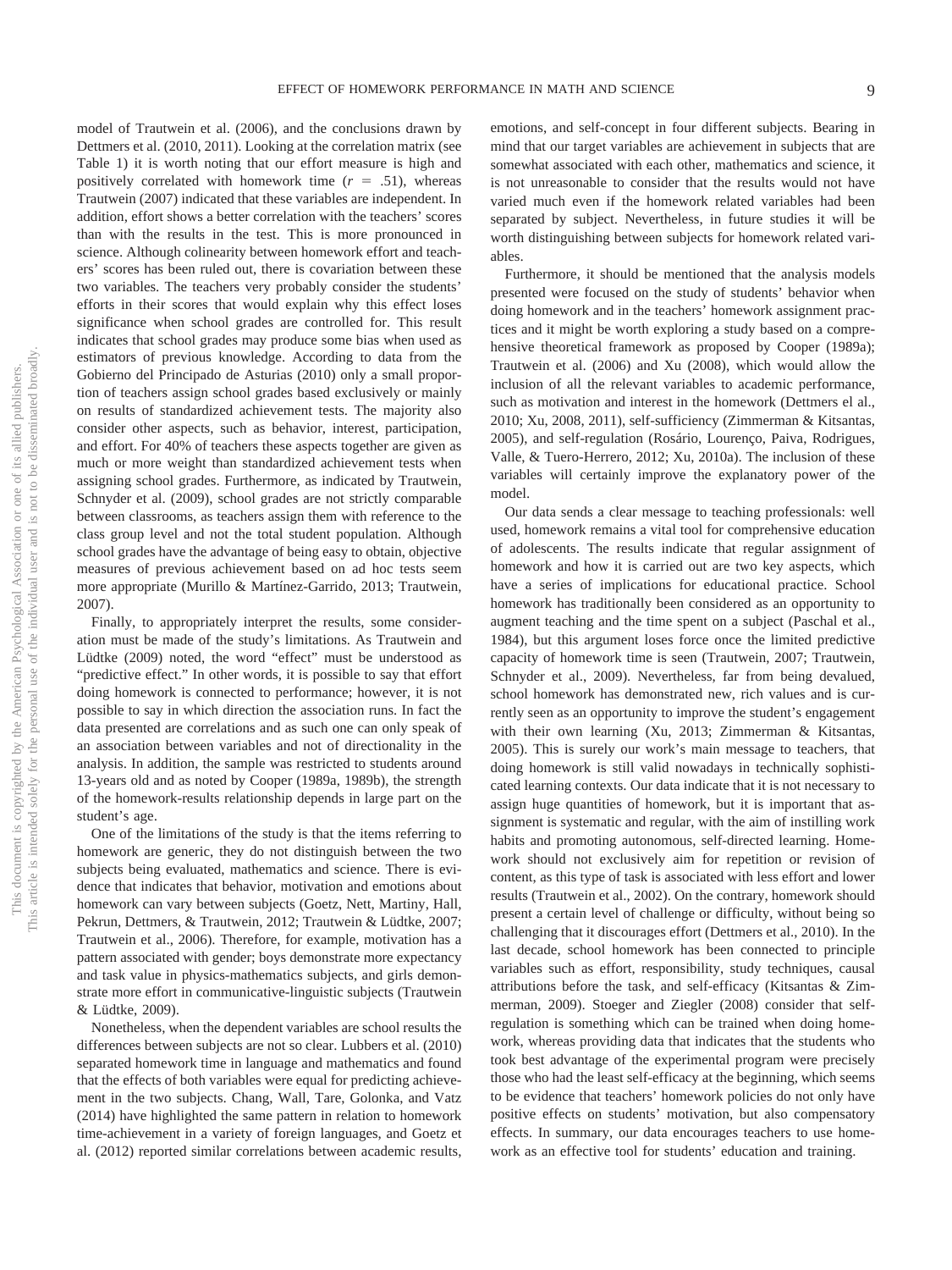#### **References**

- Blazer, C. (2009). *Literature review: Homework*. Miami, FL: Miami Dade County Public Schools. Retrieved from http://drs.dadeschools.net/ LiteratureReviews/Homework.pdf
- Buijs, M., & Admiraal, W. (2013). Homework assignments to enhance student engagement in secondary education. *European Journal of Psychology of Education, 28,* 767–779. http://dx.doi.org/10.1007/s10212- 012-0139-0
- Chang, C. B., Wall, D., Tare, M., Golonka, E., & Vatz, K. (2014). Relations of attitudes toward homework and time spent on homework to course outcomes: The case of foreign language learning. *Journal of Educational Psychology, 106,* 1049 –1065. http://dx.doi.org/10.1037/ a0036497
- Cooper, H. (1989a). *Homework*. White Plains, NY: Longman. http://dx.doi .org/10.1037/11578-000
- Cooper, H. (1989b). Synthesis of research on homework. *Educational Leadership, 47,* 85–91.
- Cooper, H., Lindsay, J. J., & Nye, B. (2000). Homework in the home: How student, family, and parenting-style differences relate to the homework process. *Contemporary Educational Psychology, 25,* 464 – 487. http://dx .doi.org/10.1006/ceps.1999.1036
- Cooper, H., Robinson, J. C., & Patall, E. A. (2006). Does homework improve academic achievement? A synthesis of research, 1987–2003. *Review of Educational Research, 76,* 1– 62. http://dx.doi.org/10.3102/ 00346543076001001
- Cooper, H., Steenbergen-Hu, S., & Dent, A. L. (2012). Homework. In K. R. Harris, S. Graham, & T. Urdan (Eds.), *APA educational psychology handbook, Volume 3: Application to learning and teaching*. (pp. 475– 495). Washington, DC: American Psychological Association.
- Cooper, H., & Valentine, J. C. (2001). Using research to answer practical questions about homework. *Educational Psychologist, 36,* 143–153. http://dx.doi.org/10.1207/S15326985EP3603\_1
- Daw, J. (2012). Parental income and the fruits of labor: Variability in homework efficacy in secondary school. *Research in Social Stratification and Mobility, 30,* 246 –264. http://dx.doi.org/10.1016/j.rssm.2012 .01.004
- De Jong, R., Westerhof, K. J., & Creemers, B. P. M. (2000). Homework and student math achievement in junior high schools. *Educational Research and Evaluation, 6,* 130 –157. http://dx.doi.org/10.1076/1380- 3611(200006)6:2;1-E;F130
- Dettmers, S., Trautwein, U., Lüdtke, M., Kunter, M., & Baumert, J. (2010). Homework works if homework quality is high: Using multilevel modeling to predict the development of achievement in mathematics. *Journal of Educational Psychology, 102,* 467– 482. http://dx.doi.org/10.1037/ a0018453
- Dettmers, S., Trautwein, U., & Lüdtke, O. (2009). The relationship between homework time and achievement is not universal: Evidence from multilevel analyses in 40 countries. *School Effectiveness and School Improvement, 20,* 375– 405. http://dx.doi.org/10.1080/ 09243450902904601
- Dettmers, S., Trautwein, U., Lüdtke, O., Goetz, T., Frenzel, A., & Pekrun, R. (2011). Students' emotions during homework in mathematics: Testing a theoretical model of antecedents and achievement outcomes. *Contemporary Educational Psychology, 36,* 25–35. http://dx.doi.org/ 10.1016/j.cedpsych.2010.10.001
- Epstein, J. L., & van Voorhis, F. L. (2001). More than minutes: Teachers' roles in designing homework. *Educational Psychologist, 36,* 181–193. http://dx.doi.org/10.1207/S15326985EP3603\_4
- Farrow, S., Tymms, P., & Henderson, B. (1999). Homework and attainment in primary schools. *British Educational Research Journal, 25,* 323–341. http://dx.doi.org/10.1080/0141192990250304
- Fernández-Alonso, R. (2005). *Assessment of mathematical performance* (Unpublished doctoral dissertation). University of Oviedo, Spain.
- Fernández-Alonso, R., & Muñiz, J. (2011). Diseño de cuadernillos para la evaluación de las competencias básicas [Booklet designs for the evaluation of basic skills]. *Aula Abierta, 39,* 3–34.
- Fernández-Alonso, R., Suárez-Álvarez, J., & Muñiz, J. (2012). Imputación de datos perdidos en las evaluaciones diagnósticas educativas [Imputation methods for missing data in educational diagnostic evaluation]. *Psicothema, 24,* 167–175.
- Gobierno de Aragón. (2010). *Evaluación de diagnóstico en Aragón* 2010 [Diagnostic evaluation in Aragon 2010]. Zaragoza: Departamento de Educación, Cultura y Deporte.
- Gobierno del Principado de Asturias. (2010). *Evaluación de Diagnóstico Asturias 2009* [Diagnostic evaluation in Asturias 2009]. Oviedo: Consejería de Educación y Ciencia. Retrieved from http://www.educastur .es/media/institucional/calidad/diagnostico\_ast09/ED\_2009.pdf
- Gobierno del Principado de Asturias. (2012). *Evaluación de Diagnóstico Asturias* 2011 [Diagnostic evaluation in Asturias 2011]. Oviedo: Consejería de Educación, Cultura y Deporte.
- Gobierno del Principado de Asturias. (2013). *Evaluación de Diagnóstico Asturias* 2012 [Diagnostic evaluation in Asturias 2012]. Oviedo: Consejería de Educación, Cultura y Deporte.
- Gobierno Vasco. (2012). *Evaluación diagnóstica. Informe de resultados y análisis de variables 2° educación secundaria obligatoria* [Diagnostic evaluation. Report results and analysis of variables 2nd compulsory secondary education]. Bilbao: Instituto Vasco de Evaluación e Investigación Educativa.
- Goetz, T., Nett, U. E., Martiny, S. E., Hall, N. C., Pekrun, R., Dettmers, S., & Trautwein, U. (2012). Students' emotions during homework: Structures, self-concept antecedents, and achievement outcomes. *Learning and Individual Differences, 22,* 225–234. http://dx.doi.org/10.1016/j .lindif.2011.04.006
- Goldstein, A. (1960). Does homework help? A review of research. *The Elementary School Journal, 60,* 212–224. http://dx.doi.org/10.1086/ 459804
- Hoover-Dempsey, K. V., Battiato, A. C., Walker, J. M. T., Reed, R. P., DeJong, J. M., & Jones, K. P. (2001). Parental involvement in homework. *Educational Psychologist, 36,* 195–209. http://dx.doi.org/10.1207/ S15326985EP3603\_5
- IBM Corp. (2013). IBM SPSS missing values 20 [Software manual]. Retrieved from ftp://service.boulder.ibm.com/software/analytics/spss/ documentation/statistics/22.0/en/client/Manuals/IBM\_SPSS\_Missing\_ Values.pdf
- Kitsantas, A., & Zimmerman, B. J. (2009). College students' homework and academic achievement: The mediating role of self-regulatory beliefs. *Metacognition and Learning, 4,* 97–110. http://dx.doi.org/10.1007/ s11409-008-9028-y
- Koole, S. L., & Lakens, D. (2012). Rewarding replications: A sure and simple way to improve psychological science. *Perspectives on Psychological Science, 7,* 608 – 614. http://dx.doi.org/10.1177/ 1745691612462586
- Lubbers, M. J., Van Der Werf, M. P. C., Kuyper, H., & Hendriks, A. A. J. (2010). Does homework behavior mediate the relation between personality and academic performance? *Learning and Individual Differences, 20,* 203–208. http://dx.doi.org/10.1016/j.lindif.2010.01.005
- Ministerio de Educación. *Cultura y Deporte*. (2003). *Evaluación de la Educación Secundaria Obligatoria 2000: Informe final* [Evaluation of Secondary Education 2000: Final report]. Madrid: Instituto Nacional de Evaluación y Calidad del Sistema Educativo.
- Murillo, F. J., & Martínez-Garrido, C. (2013). Homework influence on academic performance. A study of iberoamerican students of primary education. *Revista de Psicodidáctica, 18,* 157–171. http://dx.doi.org/ 10.1387/RevPsicodidact.6156
- Nosek, B. A., & Lakens, D. (2014). Registered reports. A method to increase the credibility of published results. *Social Psychology, 45,* 137–141. http://dx.doi.org/10.1027/1864-9335/a000192